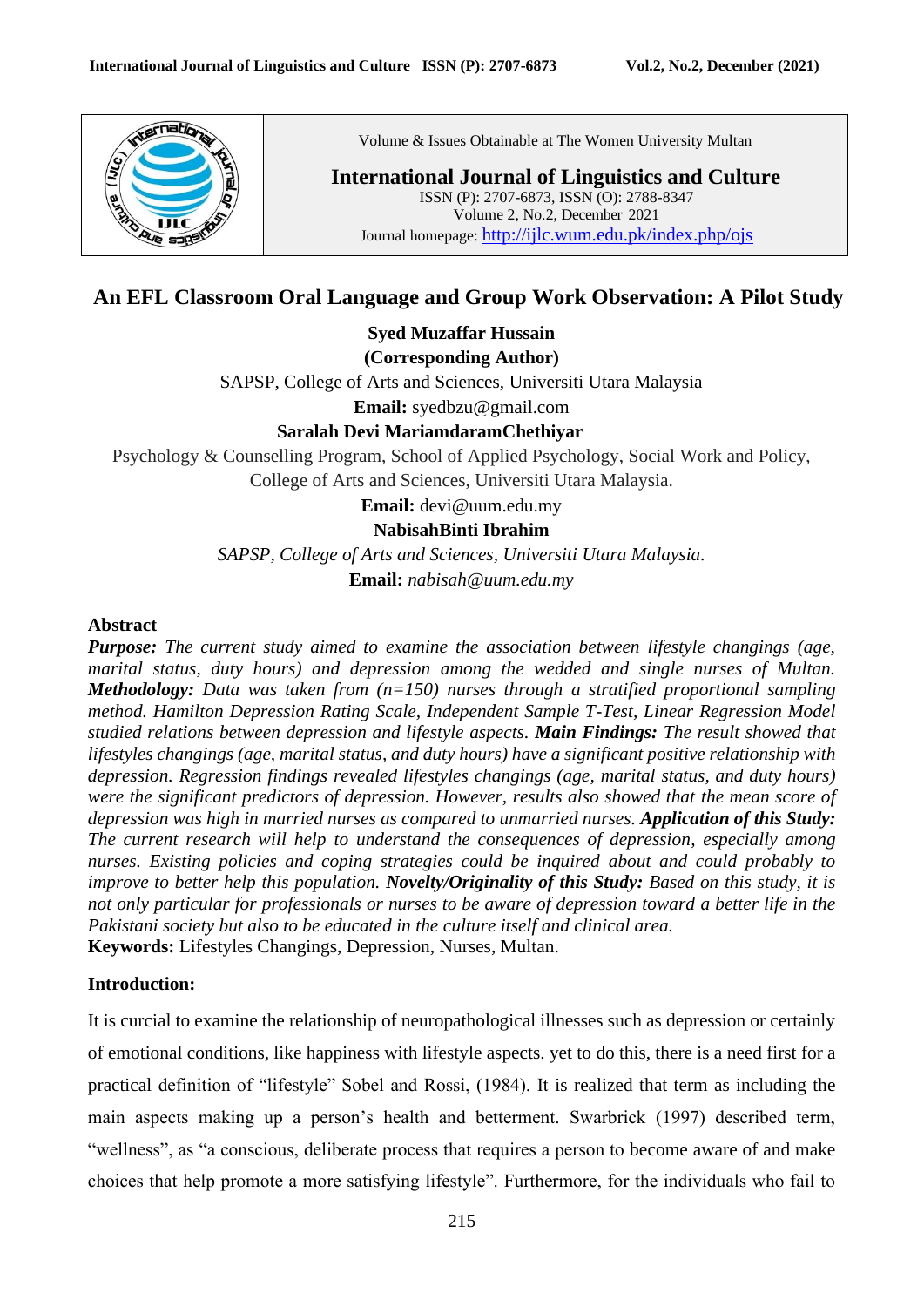sustain a good everyday life may be suffering from physical illness also misbalancing of mental state (Paris et al. 2014).

It is often nurses who encourage patients to change their behavior in the sense of adopting a healthier lifestyle by Duffield et al. (2007). Since 2014, nurses have to deal with the progressively more complicated care of larger numbers of patients at workplace and regrettably, nursing in Pakistan tends to be short-staffed and poorly rewarded (Jasper et al. 2012). Furthermore, the work pressure is so high as compared with resources (Xianyu & Lambert, 2006), and may occasionally stumble upon workplace violence (Lamont et al. 2012).

As the developments in medical knowledge increase, the community enhanced its expectations towards nurses and professional performance and attitude, (Chung et al. 2012; Letvak et al. 2012). The main objective of the study to check the association between lifestyle and depression.

#### **Literature review:**

The World Health Organization (WHO) evaluations that, by 2030, depression will become one of the three leading causes of illness burden worldwide (Mathers & Loncar, 2006).

In numerous countries, female nurses' rate of suicide has increased due work-related problems and risk may reflect work-related pressures with heavy assignments, lack of independence and job dissatisfaction (Bakker & Demerouti, 2007). Current study has emphasized that how a change could be made at work is a major aspect to reduce stress and burnout among this worker (Stimpfel et al. 2012) two aspects closely related to depression. More meaningfully, this staff is mostly a related to female profession, so an expected truth is that depression is furthermore prevalent in females (Meeks et al. 2011). The present research examines possible relations between lifestyle and depression in nurses. Current study (Tanaka et al. 2011) draws fundamental associations between lifestyle and depression in this population generally.

Another research was conducted on 9201 persons, aged ranging from 40 to 69, revealed relations between physical immobility, poor self-identified health, chronic disease and depression (Tanaka et al. 2011). The research revealed that members of both genders with depression were more depressed engaged in this profession.

Multivariate analyses showed this increased risk of depression in male members who were physically inactive and had chronic illness, and in female members with a body mass index of 25 or more and poor self-perceived health. However, both factors mentioned above appeared as risk aspects for depression (Tanaka et al. 2011).

Current study on lifestyle generally emphasizes on clients. The experimental indication for nurses' lifestyles over the last period is limited. This means that effect of unhealthy lifestyles on the working-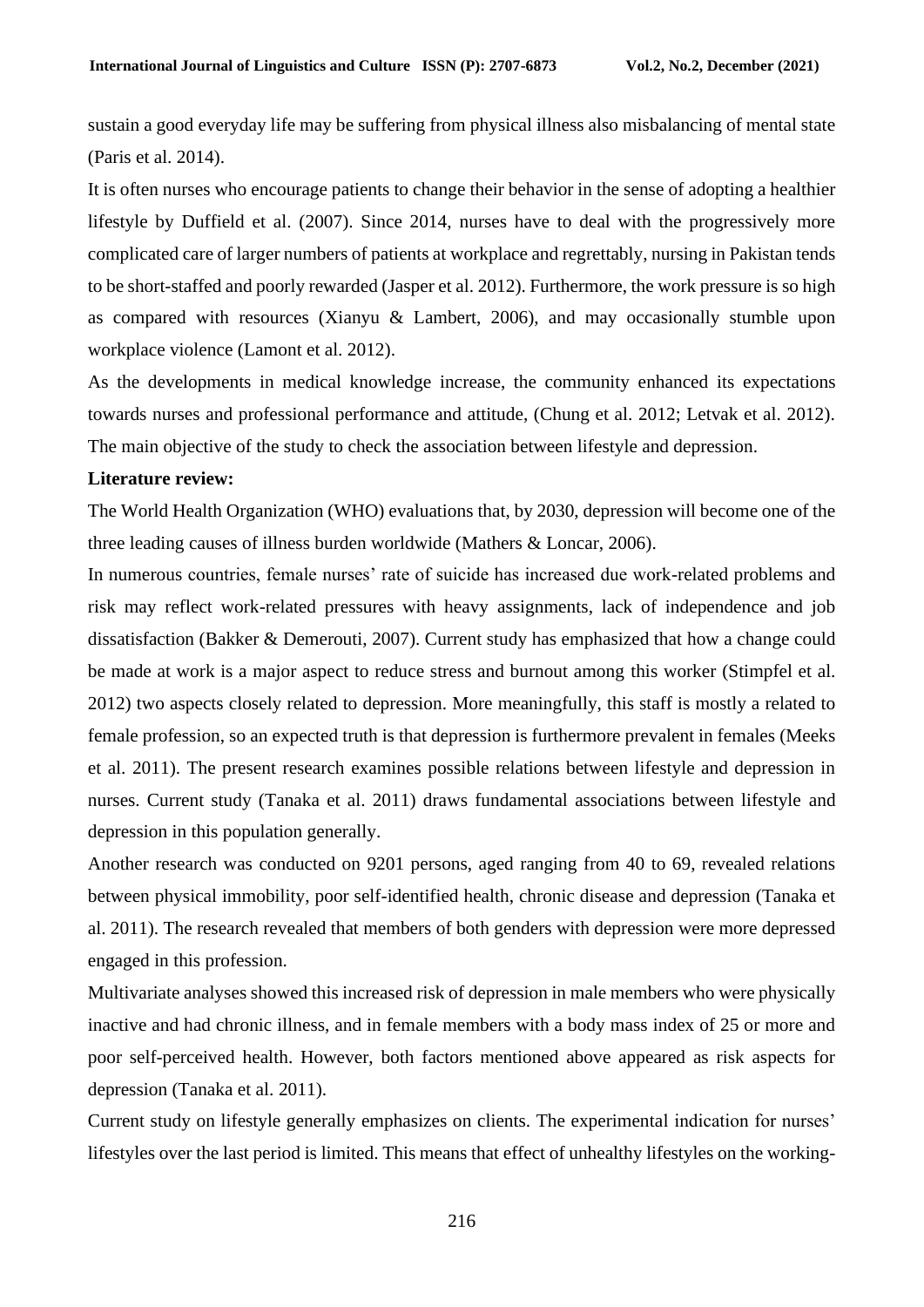age nursing people. There is a requirement for a recent study to fulfill this gap. Therefore, the present research was conducted to examine the association between two above mentioned variables among the wedded and single nurses of Multan, Pakistan.

This study reporting correlation between lifestyle aspects and depression, highlighting a general idea about nurses' psychological health.

#### **Methodology:**

### **Participants**

It is correlational research directed with nurses of Multan. Correlational research design was used. We recruited (n=150) nurses through nurses through stratified proportional sampling method in Multan, Pakistan. The sample consisted of 150 nurses in which (50% unmarried, 50% married). The research was approved by the Human Research Ethics Committee at the Children Hospital Multan.

#### **Measures**

#### Demographic Questionnaires

A set of queries were established to capture appropriate personal information regarding nurses. Nurses details including age, marital status, and duty hours were the demographic variables of the current research. These demographic variables are also used to consider and measure the lifestyles of nurses.

Hamilton Depression Rating Scale (HDRS; Hamilton, 1960)

Hamilton Depression Rating Scale was originally developed (Hamilton, 1960). Also measures signs of the previous week and contains nine questions rated 0 to 4 (Hamilton, 1960). HDRS is utilized to rate the severity of depression through assessing mood, insomnia, feelings of guilt, anxiety, suicide ideation, weight loss, retardation or agitation, and somatic symptoms. Participants with a score of 0 to 7 points were considered normal, with 8 - 13 as mild depression, 14 - 18 as moderate depression, 19 - 22 as severe depression, and > 23 as very severe depression (Hamilton, 1960; Sarfo, 2019). The Cronbach's alpha reliability of this scale is ( $\alpha$ = .95).

#### **Analysis**

Statistical analyses were conducted using the IBM SPSS Statistics: version 22 with significance set at (P= .05). The demographic variables showed participants were drawn from the ongoing working hospital and nursing hostel, who were aged  $21-30$  (M=  $25.58$ , s=  $6.42$ ) =120, duty hours (M=12.79, s=3.21). The participants were belonging to city 98 (64.9%), town 29 (17.2%) and village 27 (17.9%). The sex split was 150 (100%) females. For the main study variables to ensure easy analysis and understanding, Pearson product-moment correlation analysis, hierarchal regression analysis, and Independent Sample T-Test were used.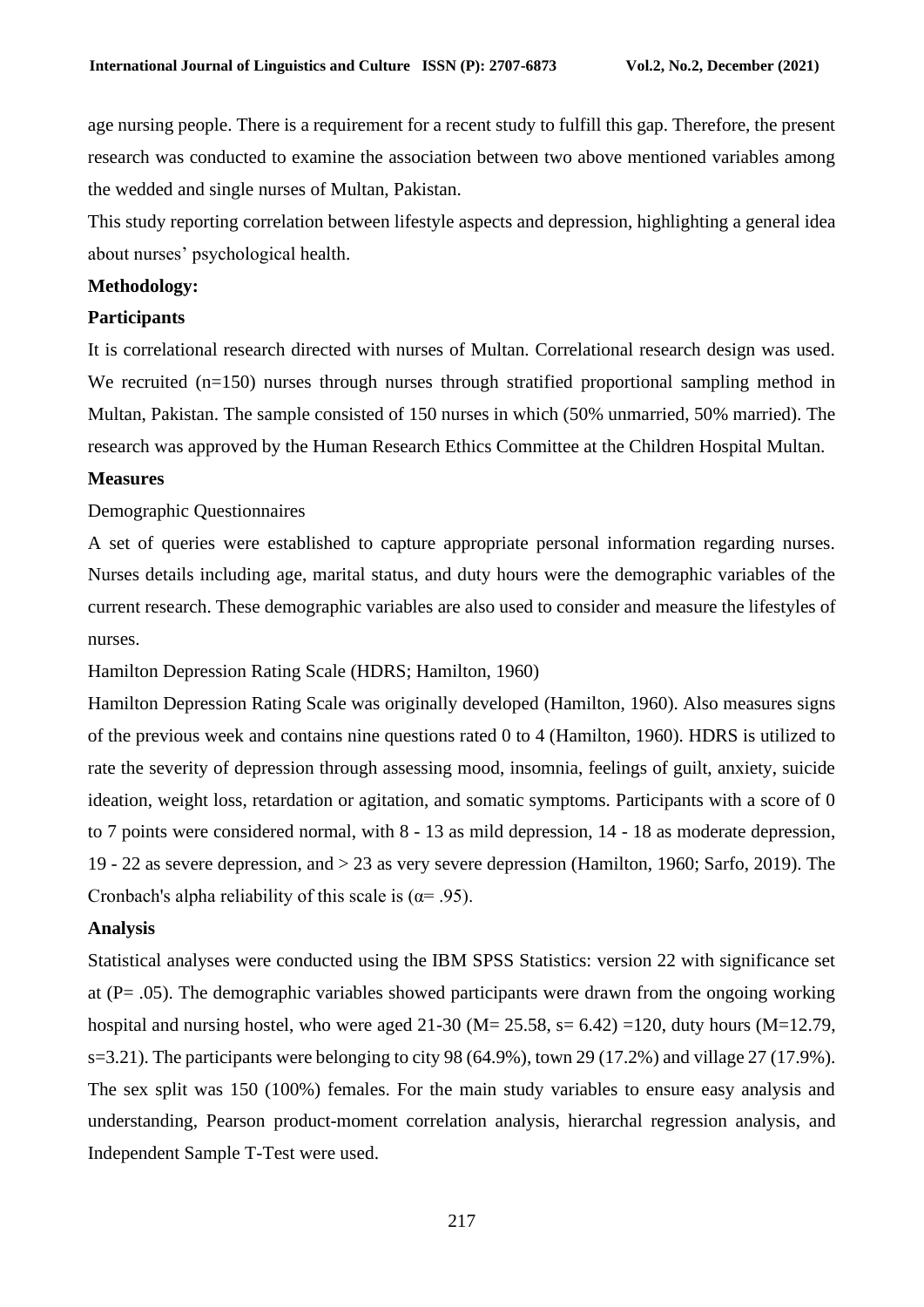#### **Results:**

#### **Pearson Product Moment Correlation Analysis**

The outcomes of the correlation analyses are described in Table 3. A significant positive relationship was observed between total score of age  $(r = .38, P = .05)$  with depression, total score of marital status  $(r = .86, P = .05)$  with depression and duty hours has also significant positive relationship ( $r = .68, P$ ) = .05) with depression. See Table 2 for summary.

#### **Hierarchal Regression Analysis**

A hierarchical regression was shown with age entered at the first step, marital status entered at the second step and duty hours entered at the third step. The results for the regression analysis are in 3. Findings revealed that models were significant. In the first step ( $\Delta R2 = .40$ , F (1, 147) = .20, P = .01) age was a statistically significant predictor ( $\beta = .26$ , P = 01), suggesting that age predicted depression. In the second model ( $ΔR2 = .41$ , F (2, 146) = 17.8, P = .05) marital status (β = .30, P = .05) was significant predictor of depression. In the last model ( $\Delta R2 = .34$ , F (3, 145) = 17.8, P = 01) duty hours  $(\beta = .35, P = .01)$  was significant predictor of depression. In sum, the results showed that age, marital status, and duty hours were significant predictors of depression.

## Independent Sample T-Test Analysis

An equal variances t test shows a statistical reliable difference between the mean of marital status for married nurses' depression (M=42.51, s=8.89) and the means score of unmarried nurses' depression  $(M=34.52, s=10.64)$ , t  $(67) = 3.24$ , p=.00,  $\alpha = .05$ . Findings showed that married nurses have higher levels of depression as compared to unmarried nurses.

| <b>Variables</b>                              | . . | IVI   |     |
|-----------------------------------------------|-----|-------|-----|
| Hamilton<br>Depression<br>. Scale<br>Kating ' | 09  | 60.40 | .v. |

|                   | <b>Table 2: Pearson Product Moment Correlation Analysis between Study Variables (n= 150)</b> |          |            |          |  |  |
|-------------------|----------------------------------------------------------------------------------------------|----------|------------|----------|--|--|
| <b>Variables</b>  |                                                                                              |          |            |          |  |  |
| $1. \text{Age}$   | $\overline{\phantom{a}}$                                                                     | $.41***$ | $.38***$   | $.38***$ |  |  |
| 2. Marital Status | $\overline{\phantom{a}}$                                                                     |          | $.86^{**}$ | $.86***$ |  |  |
| 3. Duty Hours     | $\overline{\phantom{0}}$                                                                     |          |            | $.68***$ |  |  |
| 4. Depression     |                                                                                              |          |            |          |  |  |

**Table 1:** Psychometric Properties of Questionnaires (n=150)

\*. Correlation is significant at the 0.05 level (2 tailed).

\*\*. Correlation is significant at the 0.01 level (2-tailed).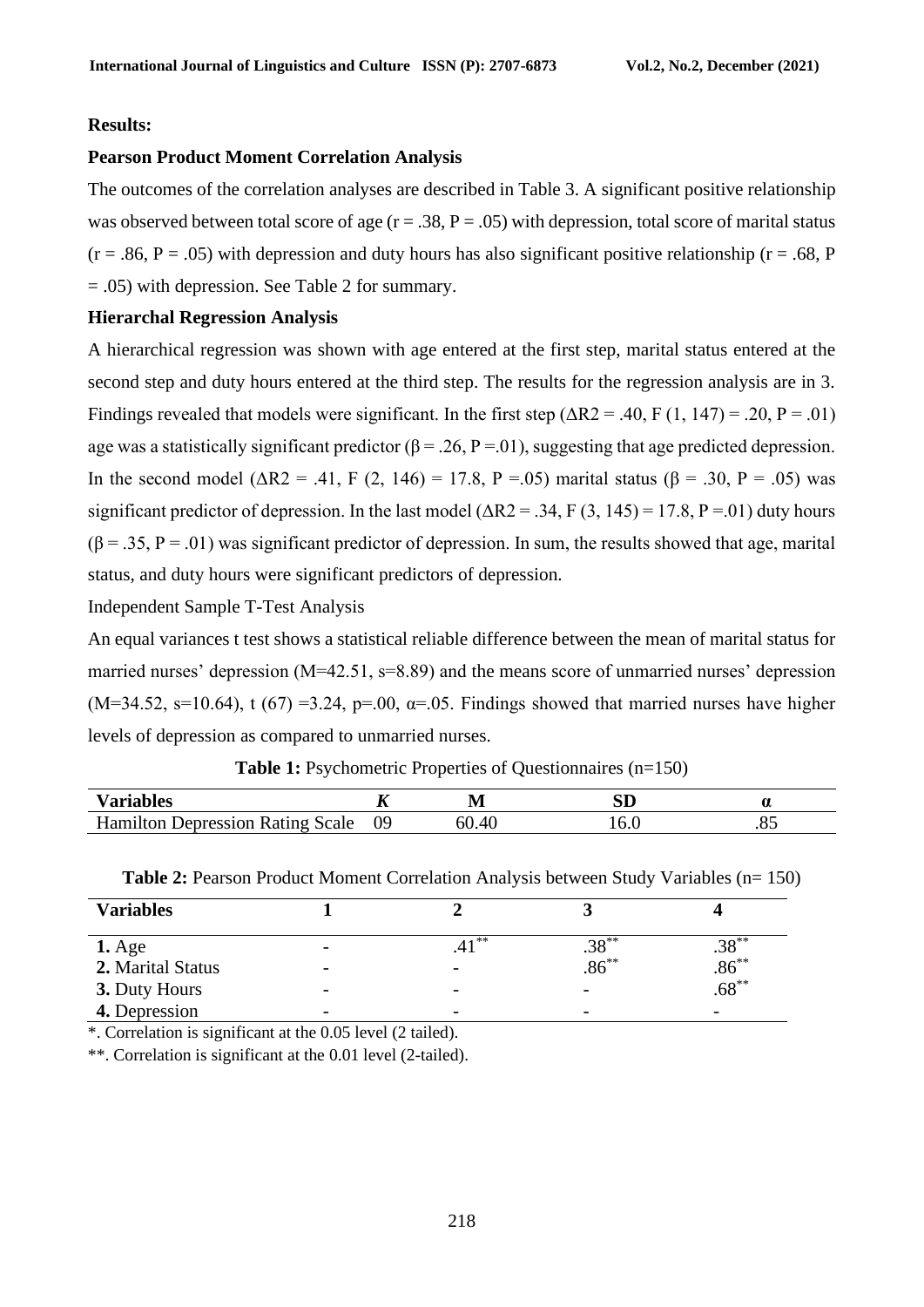|                       |                 | <b>Depression</b>       |          |
|-----------------------|-----------------|-------------------------|----------|
|                       |                 | <b>Nurses</b>           |          |
| <b>Predictors</b>     |                 | $\Delta$ R <sup>2</sup> |          |
| Step 1                |                 | $.40**$                 |          |
| Age                   |                 |                         | $.26***$ |
| Step 2                |                 | $.41*$                  |          |
| <b>Marital Status</b> |                 |                         | $.30*$   |
| Step 3                |                 | $.34***$                |          |
| Duty Hours            |                 |                         | $.35***$ |
| Total $\mathbb{R}^2$  | 44%             |                         |          |
|                       | Hours $(n=150)$ |                         |          |

**Table 3:** Hierarchal Regression Analysis Predicting Depression on Age, Marital Status, and Duty

*Note:*  ${}^*p < .05$ .,  ${}^*p < .01$ .,  ${}^*{}^*p < .001$ .

Dependent Variable: Depression

Predictors in the Models: Age, Marital Status, Duty Hours.

**Table 4:** Independent Sample t-test between Demographic Variable Marital Status and Study

| Variables $(n=150)$                                             |               |                               |                                 |                                                        |       |
|-----------------------------------------------------------------|---------------|-------------------------------|---------------------------------|--------------------------------------------------------|-------|
| <b>Marital Status</b>                                           |               | df                            |                                 | <b>Confidence Internal</b>                             |       |
|                                                                 |               |                               |                                 | LL                                                     | UL    |
| Depression                                                      | 3.24          | 67                            | .00                             | 3.06                                                   | 12.92 |
| $\mathbf{r}$ and $\mathbf{r}$ and $\mathbf{r}$ and $\mathbf{r}$ | $\sim$ $\sim$ | $\sim$ $\sim$<br>$\mathbf{I}$ | $\cdot$ $\sim$<br>$\sim$ $\sim$ | $\mathbf{v}$ $\mathbf{v}$ $\mathbf{v}$<br>$\mathbf{v}$ |       |

*Note:* t= Statistical Difference, df= Degree of Freedom, p= Significance Value, LL= Lower Limit, UL= Upper Limit.

## **Discussion**

In various areas of the world, individuals are impacted by their health because of inappropriate behaviors.

Furthermore, the health concern, is that in the standard will cause a worsening of their health (Fincham et al. 2015). On the contrary, psychological health issues need primary exposure, particularly at an initial age. Furthermore, it improved treatment and organization, which is why this study intends to provide detailed information regarding this sample by its outcomes (Ansari et al. 2014).

Unhealthful lifestyles were revealed in most of the nursing staff, especially less than 30 percent and more in single.

It was also found that a substantial difference in lifestyles with the gender and an  $OR = 1.661$ . In relative to these outcomes, Hosseini et al. (2016), who claims that nurses who were married had a better health promotion behavior.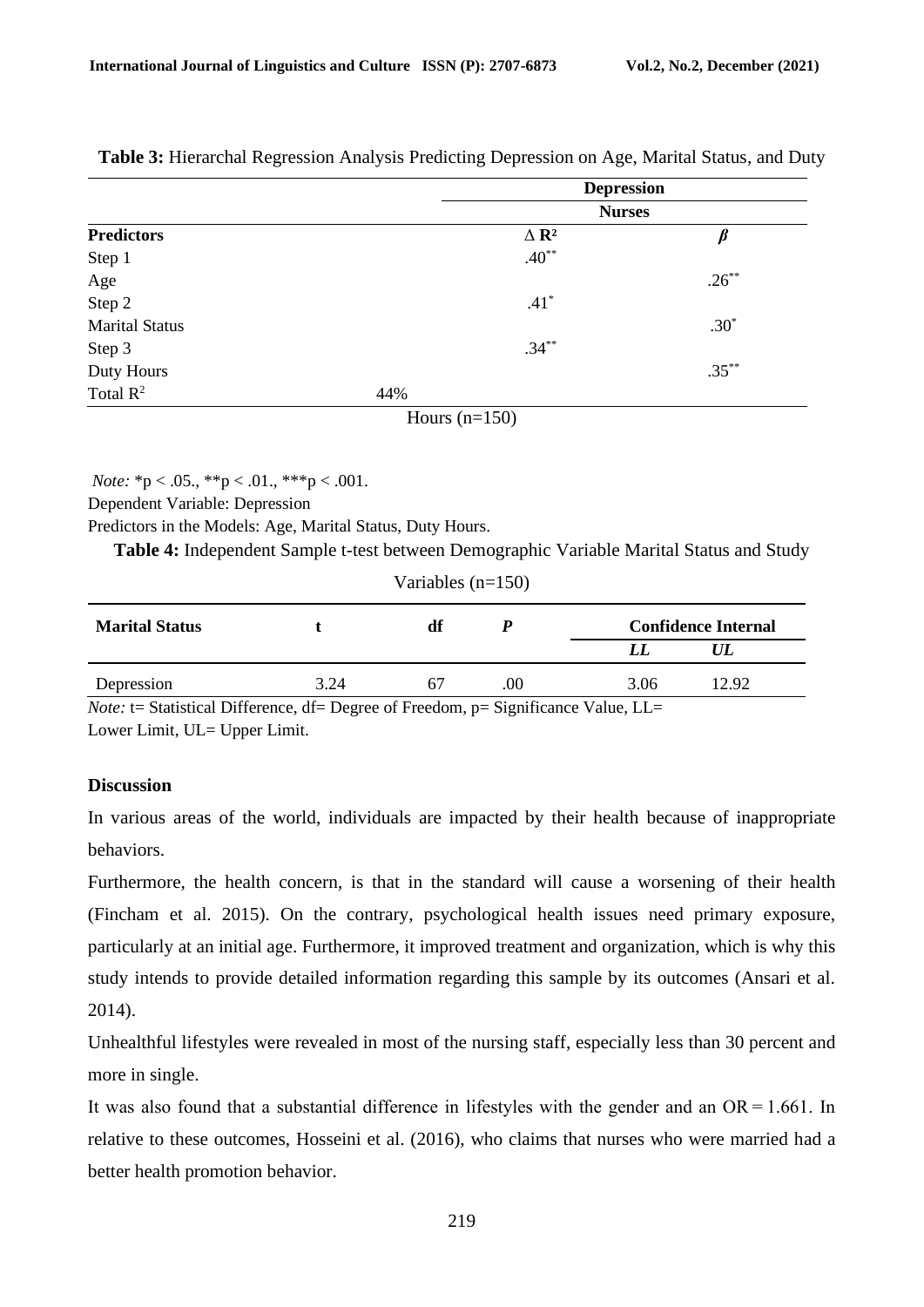On the conflicting, Daesy et al. (2015) revealed that nurses with inappropriate living pattern and poor physical activity have faced more risk. Furthermore, a study conducted by Mak et al. (2018) revealed students did not involve in dangerous behaviors about their health, have better chance to avoid risk from their health concerns.

#### **Conclusion:**

The efforts of the nursing staff were an important factor in the extent to which the lifestyle habit changes succeeded. The present study measures the correlation between lifestyle and depression. Three lifestyle features (age, marital status, and job hours) were related with lesser volumes of despair. The present research also releveled the connection between lifestyle selections main concerned variable of the study. Furthermore, it concluded that Depression is the main hindrance between to achieve a healthier lifestyle among the selected sample.

The present research suggests improvements in both social and physical domains of health. However, to better determine the efficacy and sustainability of the intervention, larger studies over a longer period should be conducted.

#### **References:**

- Abebe, A. M., Kebede, Y. G., & Mengistu, F. (2018). Prevalence of stress and associated factors among regular students at Debre Birhan governmental and nongovernmental health science colleges North Showa zone, Amhara region, Ethiopia 2016. Psychiatry journal, 2018.
- Almutairi, K. M., Alonazi, W. B., Vinluan, J. M., Almigbal, T. H., Batais, M. A., Alodhayani, A. A., ... & Alhoqail, R. I. (2018). Health promoting lifestyle of university students in Saudi Arabia: a cross-sectional assessment. BMC public health, 18(1), 1-10.
- Ansari, W. E., Oskrochi, R., & Haghgoo, G. (2014). Are students' symptoms and health complaints associated with perceived stress at university? Perspectives from the United Kingdom and Egypt. International journal of environmental research and public health, 11(10), 9981-10002.
- Bakker, A. B., & Demerouti, E. (2007). The job demands‐resources model: State of the art. Journal of managerial psychology.
- Cheung, T., Wong, S. Y., Wong, K. Y., Law, L. Y., Ng, K., Tong, M. T., ... & Yip, P. S. (2016). Depression, anxiety and symptoms of stress among baccalaureate nursing students in Hong Kong: a cross-sectional study. International journal of environmental research and public health, 13(8), 779.
- Chung, C. C., Lin, M. F., Ching, Y. C., Kao, C. C., Chou, Y. Y., Ho, P. H., & Chang, H. J. (2012). Mediating and moderating effects of learned resourcefulness on depressive symptoms and positive ideation in hospital nurses in Taiwan. Research in nursing & health, 35(6), 576-588.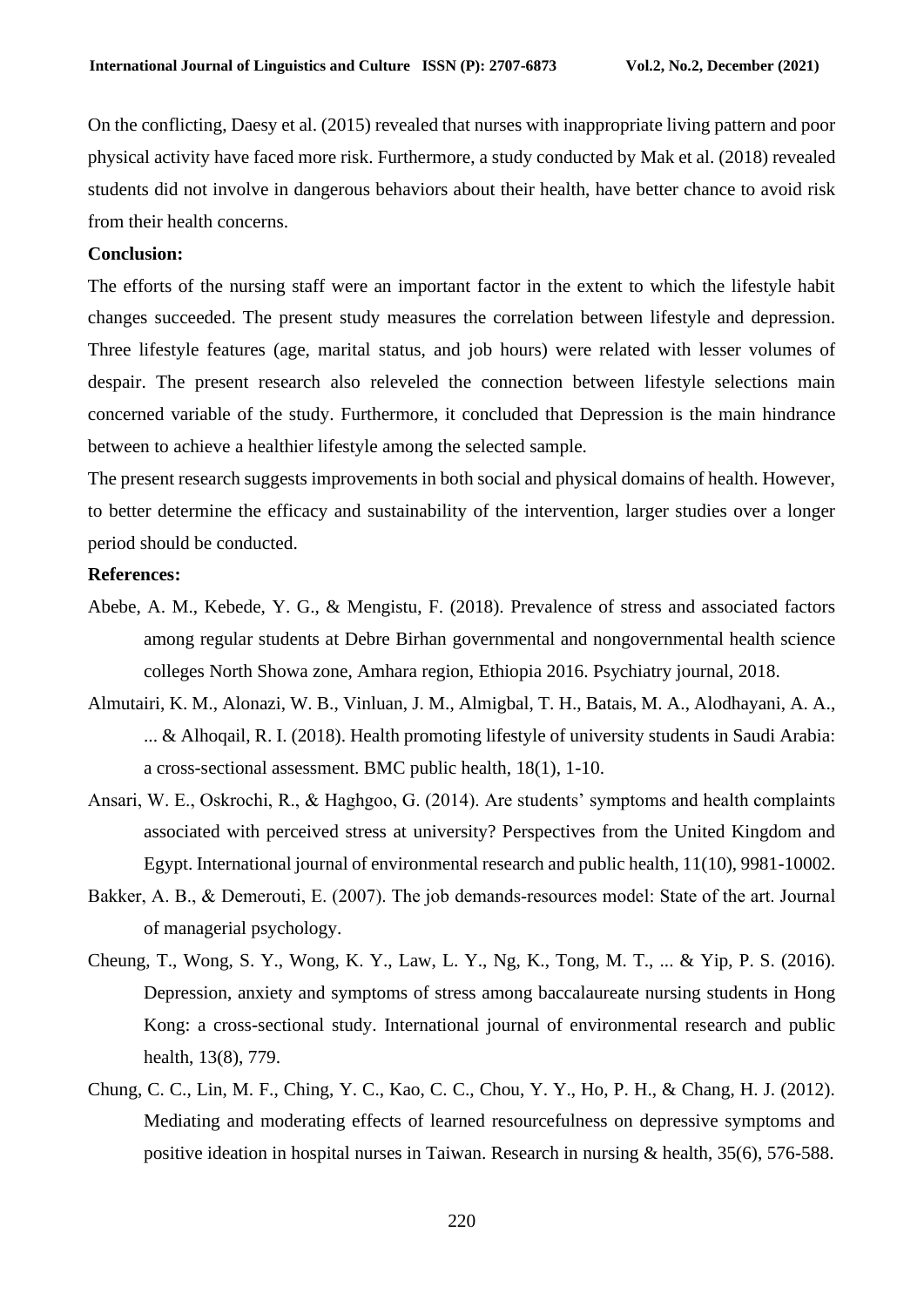- Darviri, C., Alexopoulos, E. C., Artemiadis, A. K., Tigani, X., Kraniotou, C., Darvyri, P., & Chrousos, G. P. (2014). The Healthy Lifestyle and Personal Control Questionnaire (HLPCQ): a novel tool for assessing self-empowerment through a constellation of daily activities. BMC public health, 14(1), 1-10.
- Deasy, C., Coughlan, B., Pironom, J., Jourdan, D., & Mcnamara, P. M. (2014). Psychological distress and lifestyle of students: implications for health promotion. Health promotion international, 30(1), 77-87.
- Duffield, C. M., Roche, M. A., O'Brien-Pallas, L., Diers, D., Aisbett, C., King, M. T., ... & Hall, J. P. (2007). Glueing it together: nurses, their work environment and patient safety.
- Fincham, S. M., Roomaney, R., & Kagee, A. (2015). The relationship between worldview, selfefficacy, psychological distress, and a health-promoting lifestyle among a South African undergraduate university sample. South African Journal of Psychology, 45(4), 508-520.
- Hamaideh, S. H., & Hamdan-Mansour, A. M. (2014). Psychological, cognitive, and personal variables that predict college academic achievement among health sciences students. Nurse education today, 34(5), 703-708.
- Hosseini, M., Ashktorab, T., HosseinTaghdisi, M., Vardanjani, A. E., & Rafiei, H. (2015). Healthpromoting behaviors and their association with certain demographic characteristics of nursing students of Tehran City in 2013. Global Journal of Health Science, 7(2), 264.
- Lamont, S., Brunero, S., Bailey, A., & Woods, K. (2012). Breakaway technique training as a means of increasing confidence in managing aggression in neuroscience nursing. Australian health review, 36(3), 313-319.
- Mak, Y. W., Kao, A. H., Tam, L. W., Virginia, W. C., Don, T. H., & Leung, D. Y. (2018). Healthpromoting lifestyle and quality of life among Chinese nursing students. Primary health care research & development, 19(6), 629-636.
- Mathers, C. D., & Loncar, D. (2006). Projections of global mortality and burden of disease from 2002 to 2030. PLoS medicine, 3(11), e442.
- Meeks, T. W., Vahia, I. V., Lavretsky, H., Kulkarni, G., & Jeste, D. V. (2011). A tune in "a minor" can "b major": a review of epidemiology, illness course, and public health implications of subthreshold depression in older adults. Journal of affective disorders, 129(1-3), 126-142.
- Parisi, J. M., Xia, J., Spira, A. P., Xue, Q. L., Rieger, M. L., Rebok, G. W., & Carlson, M. C. (2014). The association between lifestyle activities and late-life depressive symptoms. Activities, adaptation  $\&$  aging, 38(1), 1-10.